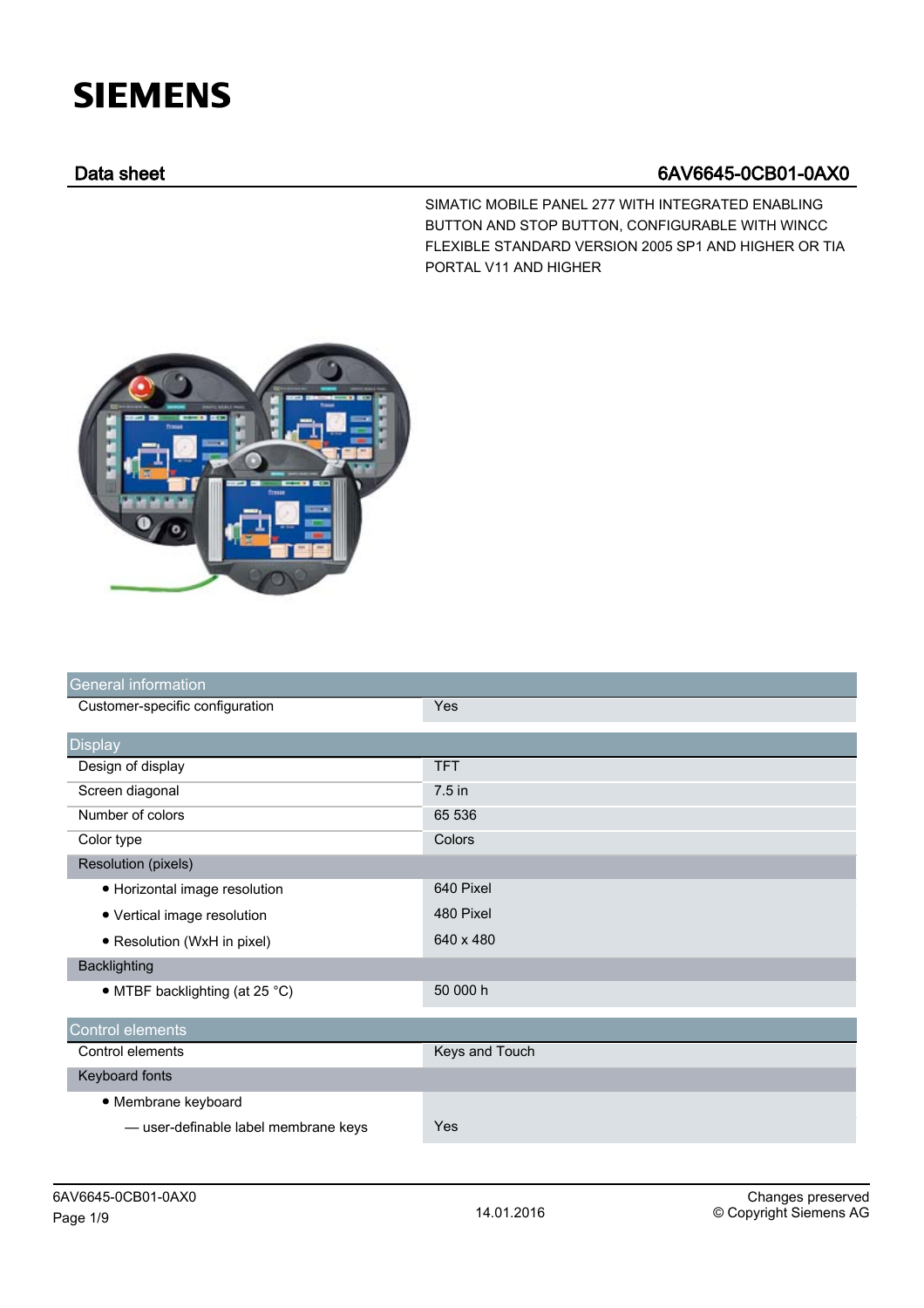| • Function keys                         | 18 function keys, 18 with LEDs                             |
|-----------------------------------------|------------------------------------------------------------|
| - Number of function keys               | 18                                                         |
| - Number of function keys with LEDs     | 18                                                         |
| • Keys with LED                         | Yes                                                        |
| • System keys                           | Yes                                                        |
| - Number of configurable system keys    | 18                                                         |
| • Numeric/alphabetical input            | Yes / Yes                                                  |
| - hexadecimal keyboard                  | Yes                                                        |
| · Multi-key operation                   | Yes                                                        |
| - Number of multi-key operations        | $\mathbf{2}$                                               |
| Touch operation                         |                                                            |
| · Design as touch screen                | Yes; analog, resistive                                     |
| Connection type                         |                                                            |
| • Connection for mouse/keyboard/barcode | USB / USB / USB                                            |
| reader                                  |                                                            |
| Special operator controls               |                                                            |
| • Stop button                           | Yes                                                        |
| • Acknowledgement button                | Yes                                                        |
| • Key-operated switch                   | <b>No</b>                                                  |
| · Illuminated pushbutton                | <b>No</b>                                                  |
| • Handwheel                             | <b>No</b>                                                  |
| Supply voltage                          |                                                            |
| Description                             | via connection box                                         |
| Type of supply voltage                  | DC                                                         |
| Processor                               |                                                            |
| Processor type                          | <b>ARM, 520 MHz</b>                                        |
| Memory                                  |                                                            |
| Type of memory                          | Flash / RAM                                                |
| Memory available for user data          | 6 Mbyte                                                    |
| Main memory                             |                                                            |
| • Capacity of main memory, max.         | 128 Mbyte                                                  |
| Time of day                             |                                                            |
| Clock                                   |                                                            |
| $\bullet$ Type                          | Hardware clock, battery backup, synchronizable             |
| · Hardware clock (real-time clock)      | Yes                                                        |
| • Software clock                        | <b>No</b>                                                  |
| • retentive                             | Yes                                                        |
| • synchronizable                        | Yes                                                        |
| <b>Interfaces</b>                       |                                                            |
| Interfaces/bus type                     | 1 x RS422, 1 x RS485, 1 x Ethernet (RJ45) (max. 12 Mbit/s) |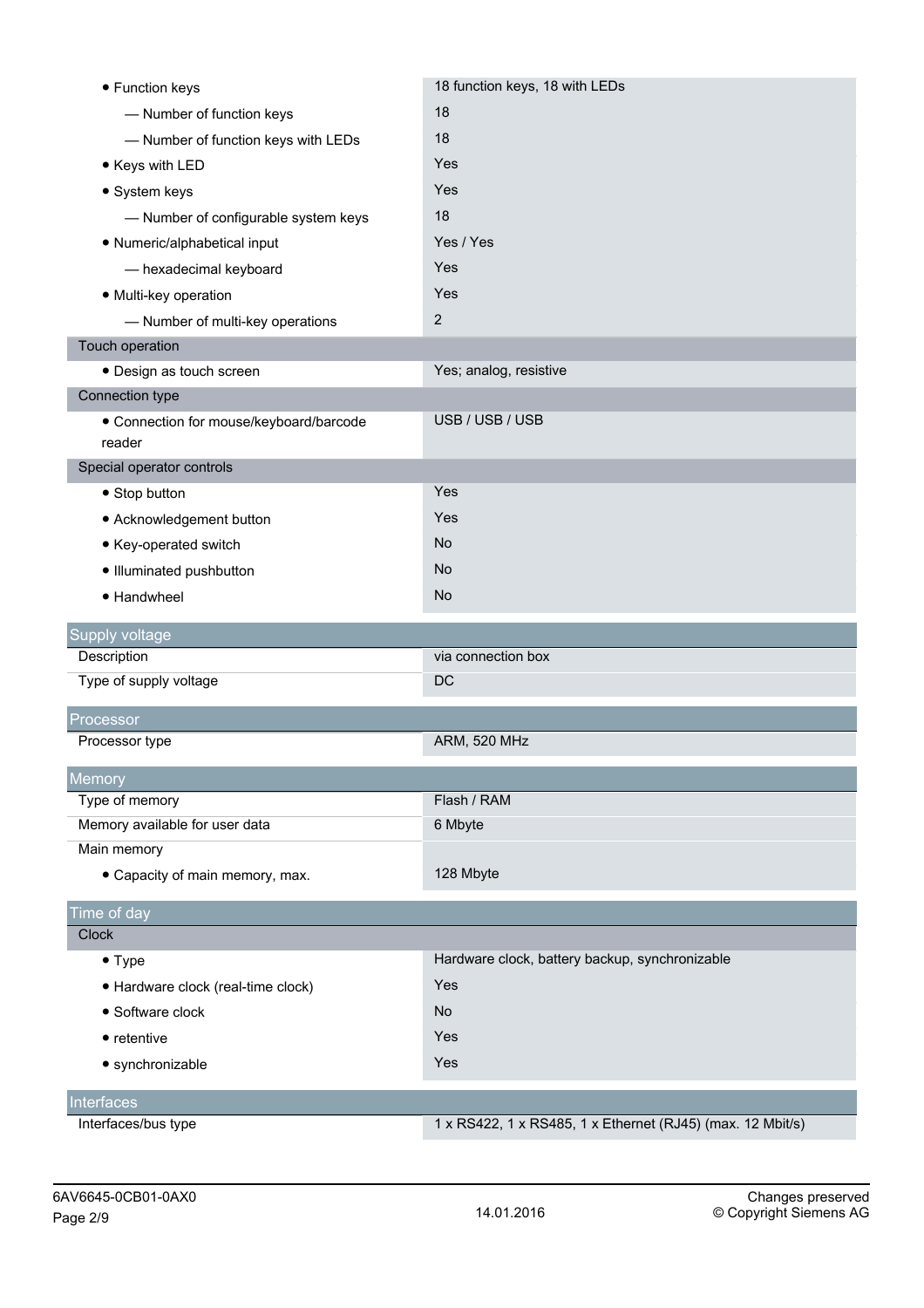| Number of RS 485 interfaces     |                     |
|---------------------------------|---------------------|
| • Transmission rate, max.       | 12 Mbit/s           |
| Number of USB interfaces        |                     |
| Number of parallel interfaces   | $\Omega$            |
| USB port                        | $1 \times$ USB      |
| Multimedia Card slot            | 1 MMC/SD card slot  |
| <b>Industrial Ethernet</b>      |                     |
| • Industrial Ethernet interface | 1 x Ethernet (RJ45) |

| <b>Protocols</b>                  |           |
|-----------------------------------|-----------|
| <b>PROFINET</b>                   | Yes       |
| Supports protocol for PROFINET IO | Yes       |
| PROFIsafe                         | <b>No</b> |
| <b>PROFIBUS</b>                   | Yes       |
| AS-Interface                      | <b>No</b> |
| Protocols (Ethernet)              |           |
| $\bullet$ TCP/IP                  | Yes       |
| Further protocols                 |           |
| $\bullet$ CAN                     | No        |
| • INTERBUS                        | <b>No</b> |
| • MODBUS                          | Yes       |
| • Data-Highway                    | <b>No</b> |
| • DeviceNet                       | <b>No</b> |
| • Local Operating Network         | <b>No</b> |
| • SUCOnet                         | <b>No</b> |
| • other bus systems               | Yes       |
|                                   |           |

## Degree and class of protection Enclosure according to EN 60529 IP65

| Standards, approvals, certificates                       |                         |  |
|----------------------------------------------------------|-------------------------|--|
| Certifications                                           | CE, cULus, C-TICK, SIBE |  |
| CE mark                                                  | Yes                     |  |
| cULus                                                    | Yes                     |  |
| RCM (formerly C-TICK)                                    | Yes                     |  |
| Highest safety class achievable in safety mode           |                         |  |
| • Performance level according to EN ISO 13849-<br>1:2008 | d                       |  |
| <b>Ambient conditions</b>                                |                         |  |
| Free fall                                                |                         |  |
| $\bullet$ Fall height, max.                              | 1.2 <sub>m</sub>        |  |
| Ambient temperature during operation                     |                         |  |
| $\bullet$ min.                                           | 0 °C                    |  |
| $\bullet$ max.                                           | 40 $^{\circ}$ C         |  |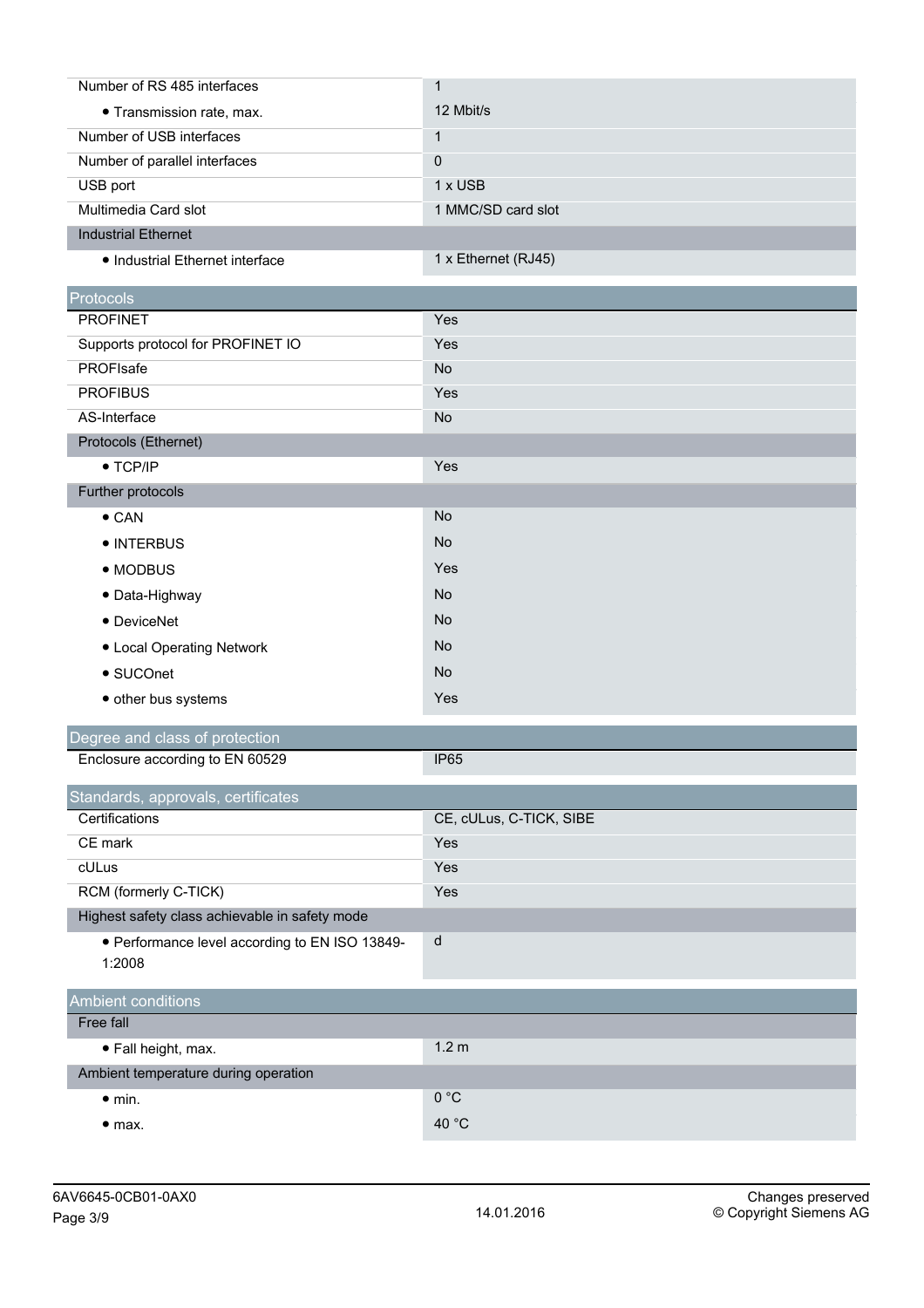| Ambient temperature during storage/transportation         |                                                                                  |
|-----------------------------------------------------------|----------------------------------------------------------------------------------|
| $\bullet$ min.                                            | -20 $^{\circ}$ C                                                                 |
| • <sub>max.</sub>                                         | 60 °C                                                                            |
| Relative humidity                                         |                                                                                  |
| · Operation, max.                                         | 80 %                                                                             |
| Operating systems                                         |                                                                                  |
| Operating system                                          | Windows CE                                                                       |
|                                                           |                                                                                  |
| Configuration                                             |                                                                                  |
| Message indicator                                         | Yes                                                                              |
| Alarm logging system (incl. buffer and<br>acknowledgment) | Yes                                                                              |
| Process value display (output)                            | Yes                                                                              |
| Process value default (input) possible                    | Yes                                                                              |
| Recipe administration                                     | Yes                                                                              |
| Configuration software                                    |                                                                                  |
| · WinCC flexible Compact                                  | <b>No</b>                                                                        |
| • WinCC flexible Standard                                 | Yes                                                                              |
| • WinCC flexible Advanced                                 | Yes                                                                              |
| • WinCC Basic (TIA Portal)                                | <b>No</b>                                                                        |
| • WinCC Comfort (TIA Portal)                              | Yes                                                                              |
| · WinCC Advanced (TIA Portal)                             | Yes                                                                              |
| · WinCC Professional (TIA Portal)                         | Yes                                                                              |
| • Configuration tool                                      | WinCC flexible Standard Version 2005 SP1 or higher (to be<br>ordered separately) |
| • 2. Configuration kit                                    | WinCC flexible Standard                                                          |
| — Version                                                 | Version 2005 SP 1                                                                |
| - Configuration tool                                      | WinCC flexible                                                                   |
| $-\mathrm{Type}$                                          | Standard                                                                         |
|                                                           |                                                                                  |
| .anguages                                                 |                                                                                  |
| Online languages                                          |                                                                                  |
| • Number of online/runtime languages                      | 16                                                                               |
| Project languages                                         |                                                                                  |
| • Languages per project                                   | 32                                                                               |
| Functionality under WinCC (TIA Portal)                    |                                                                                  |
| Libraries                                                 | Yes                                                                              |
| Applications/options                                      | Internet Explorer, Sm@rtService, Sm@rtAccess                                     |
| • Connection point identification                         | Yes                                                                              |
| Number of Visual Basic Scripts                            | Yes                                                                              |
| Task planner                                              | Yes                                                                              |
| Help system                                               | Yes                                                                              |
| • Number of characters per info text                      | 70                                                                               |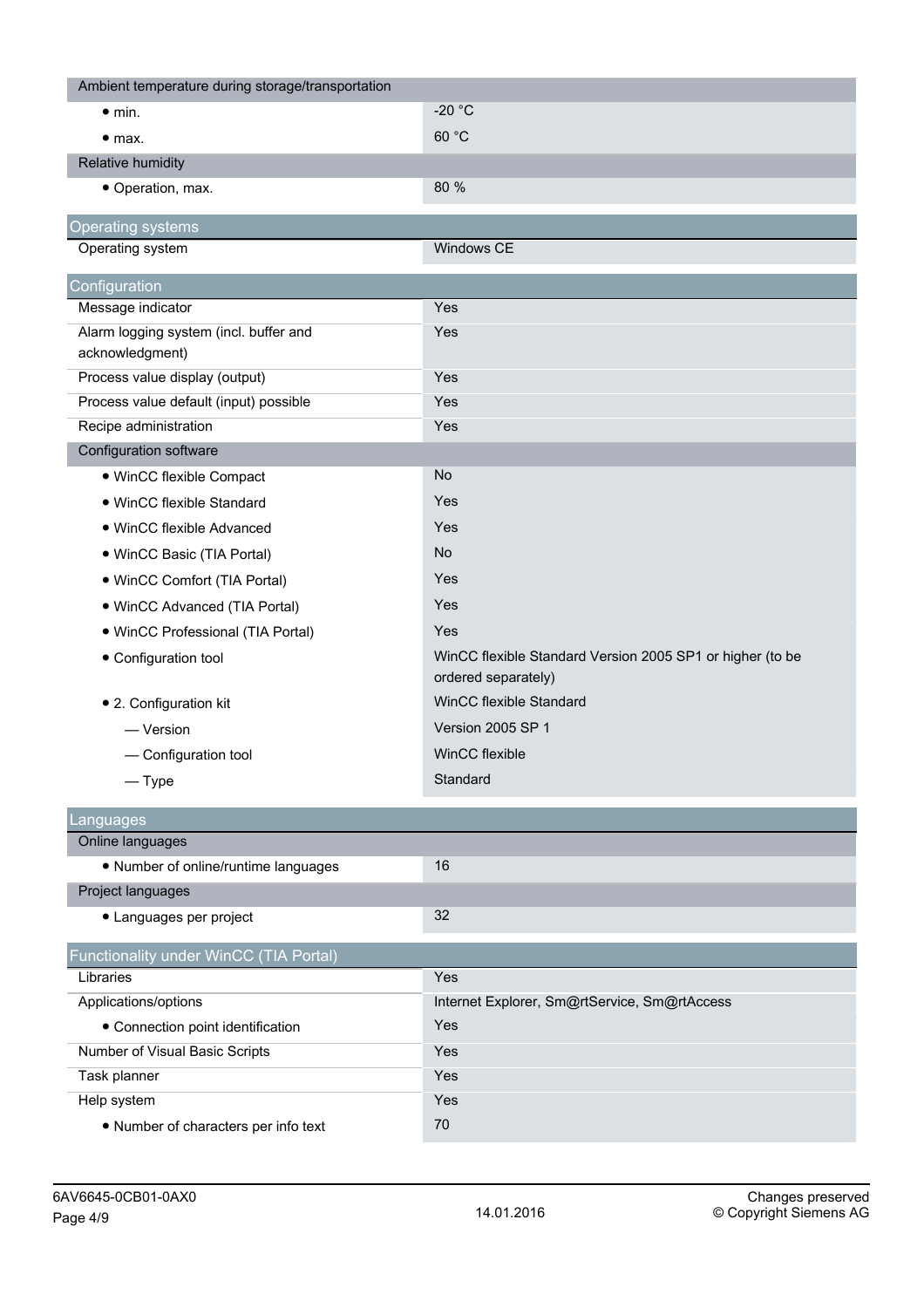| Message system                                                      |                                    |
|---------------------------------------------------------------------|------------------------------------|
| • Number of alarm classes                                           | 32                                 |
| • Number of messages                                                | 4 0 0 0                            |
| • Bit messages                                                      | Yes                                |
| - Number of bit messages                                            | 4 0 0 0                            |
| • Analog messages                                                   | Yes                                |
| - Number of analog messages                                         | 4 0 0 0                            |
| · System messages HMI                                               | Yes                                |
| · System messages PLC                                               | Yes                                |
| • System messages, other (SIMATIC S7,<br>Sinumerik, Simotion, etc.) | Yes                                |
| • Message length (in characters)                                    | 80                                 |
| $\bullet$ Lines                                                     | $\mathbf{1}$                       |
| . Number of process values per message                              | 8                                  |
| • Acknowledgment groups                                             |                                    |
| - Number of acknowledgement groups                                  | 99                                 |
| · Message indicator                                                 | Yes                                |
| • First/last value                                                  | Yes                                |
| Recipe administration                                               |                                    |
| • Number of recipes                                                 | 300                                |
| · Data records per recipe                                           | 500                                |
| • Entries per data record                                           | 1 0 0 0                            |
| • Recipe memory                                                     | 64 KB integrated Flash, expandable |
| Variables                                                           |                                    |
| • Number of variables per device                                    | 2 0 4 8                            |
| • Number of variables per screen                                    | 200                                |
| • Number of variables                                               | 1 0 0 0                            |
| · Initial values                                                    | 2 0 4 8                            |
| • Limit values                                                      | Yes                                |
| • Multiplexing                                                      | Yes                                |
| • Structures                                                        | Yes                                |
| • Type Date & Time                                                  | 2 0 4 8                            |
| Images                                                              |                                    |
| • Number of configurable images                                     | 500                                |
| · Permanent window/default                                          | Yes                                |
| · Start screen configurable                                         | Yes                                |
| · Image selection by PLC                                            | Yes                                |
| . Image number in the PLC                                           | Yes                                |
| Image objects                                                       |                                    |
| • Text objects                                                      | 10,000 text elements               |
| . Number of I/O fields per image                                    | 200                                |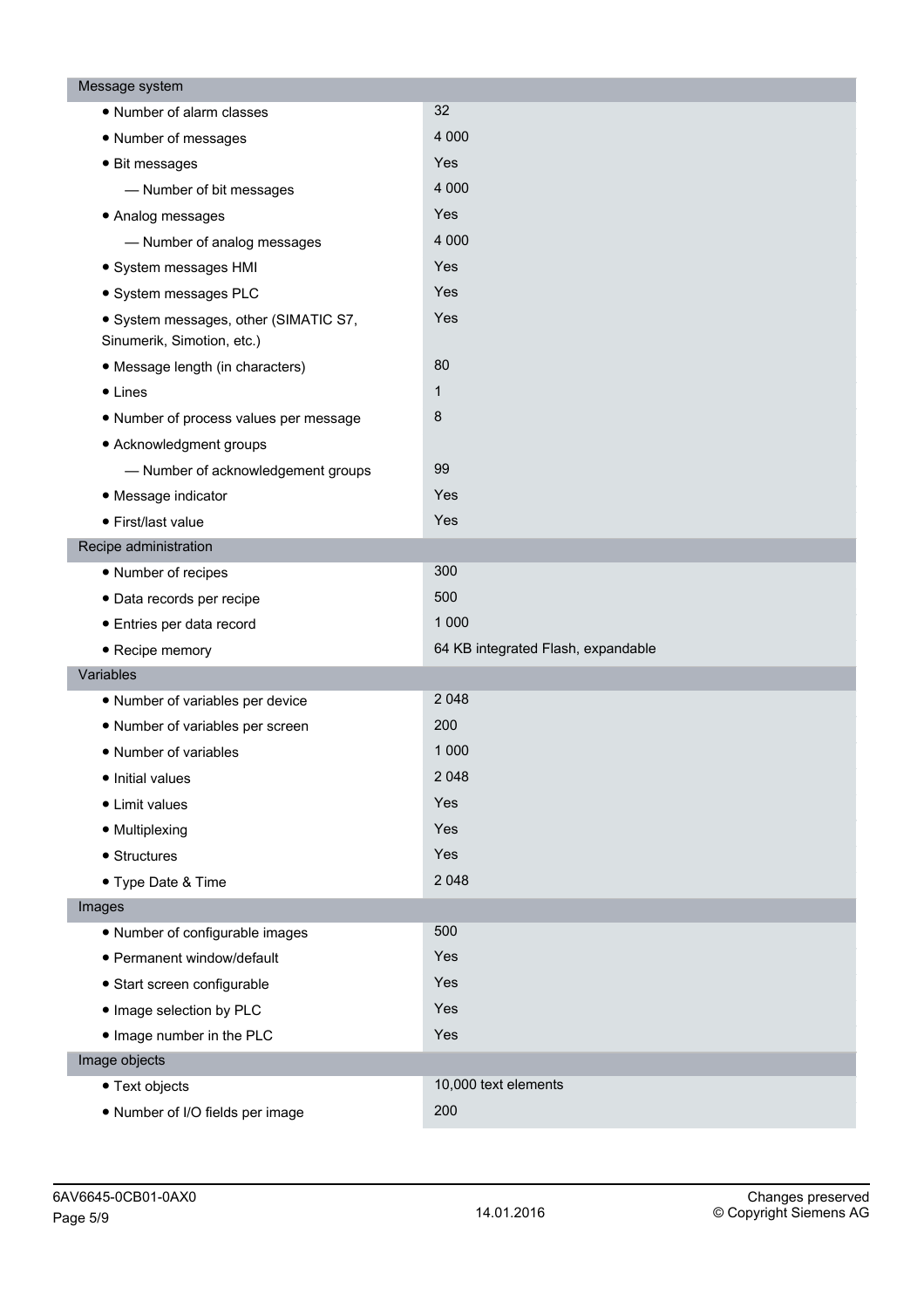| • Number of date/time fields              | 200                                                              |
|-------------------------------------------|------------------------------------------------------------------|
| $\bullet$ Return                          | Yes                                                              |
| • Graphics object                         | Bit maps, icons, vector graphics                                 |
| $-\frac{1}{2}$                            | 1 0 0 0                                                          |
| Complex image objects                     |                                                                  |
| • Status/control                          | With SIMATIC S7                                                  |
| · dynamic objects                         | Diagrams, bar graphs, sliders, analog display, invisible buttons |
| - Number of objects per project           | 1 0 0 0                                                          |
| - Number of curve diagrams per image      | 10                                                               |
| • Methods                                 | Trend / profile                                                  |
| • Limit value lines                       | Yes                                                              |
| • Number of bars per chart                | 10                                                               |
| • Limit value lines                       | Yes                                                              |
| · alphanumeric fields                     | 300                                                              |
| · alphanumeric fields per image           | 200                                                              |
| · numerical fields                        | 2 0 4 8                                                          |
| · numerical fields per image              | 200                                                              |
| · Password fields                         | 2 0 4 8                                                          |
| • Number of slides per image              | 10                                                               |
| • Number of analog indicators per image   | 10                                                               |
| • Number of visible switches per project  | 200                                                              |
| • visible switches per image              | 200                                                              |
| • hidden switches per image               | 200                                                              |
| • Number of status switches per project   | 200                                                              |
| . Number of status switches per image     | 200                                                              |
| • Number of selector switches per project | 200                                                              |
| • Selector switches per image             | 200                                                              |
| • Number of decade switches per project   | 200                                                              |
| • Decade switches per image               | 200                                                              |
| • Number of signal lamps per project      | 200                                                              |
| · Signal lamps per image                  | 200                                                              |
| Attributes for dynamic objects            |                                                                  |
| • Color change                            | Yes                                                              |
| • X/Y movement                            | Yes                                                              |
| $\bullet$ Hide                            | Yes                                                              |
| Lists                                     |                                                                  |
| • Number of text lists per project        | 500                                                              |
| • Number of text lists per image          | 200                                                              |
| • Number of entries per text list         | 256                                                              |
| • Number of graphics lists per project    | 400                                                              |
| • Number of graphic lists per image       | 200                                                              |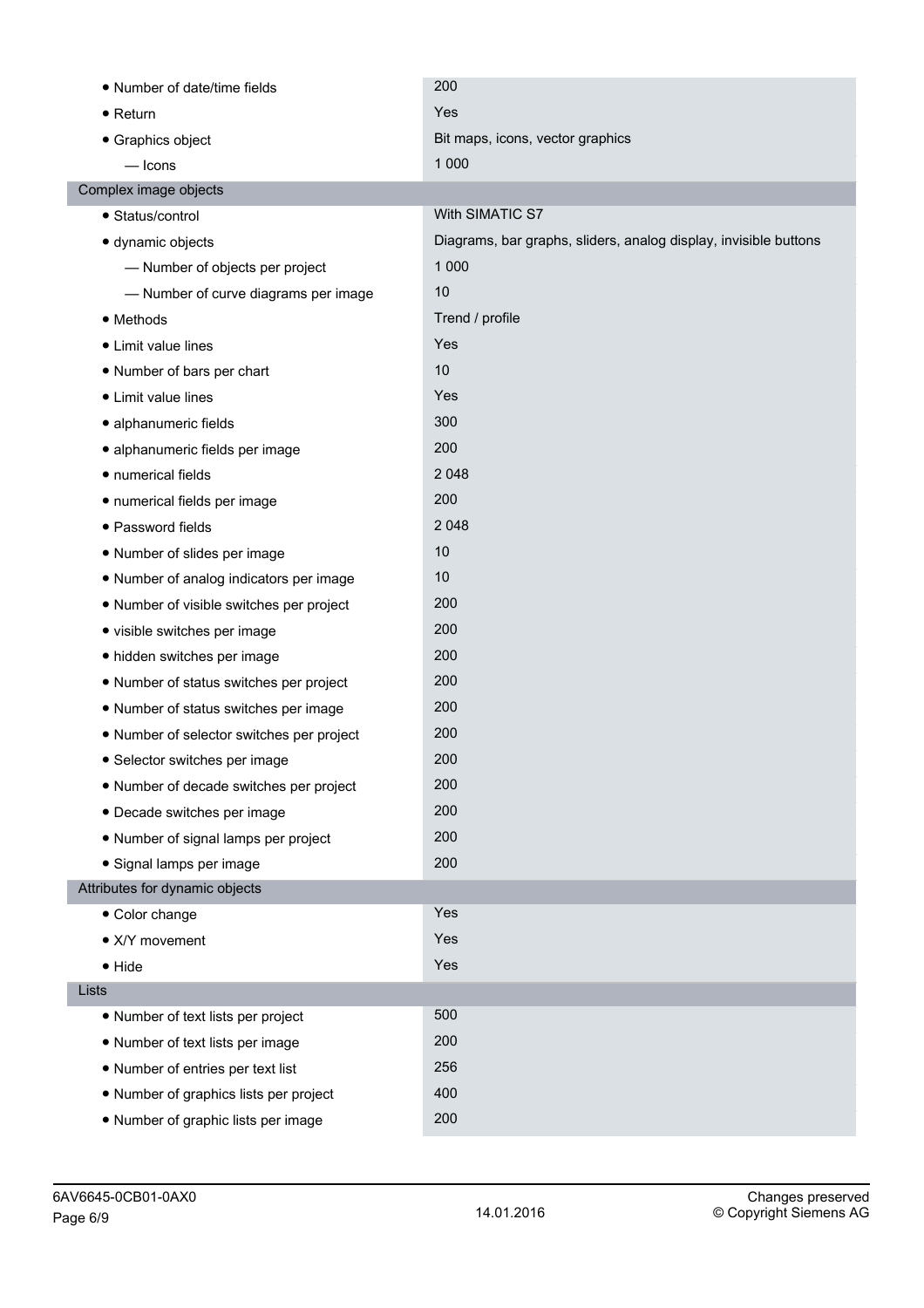| • Number of entries per graphics list    | 256                                                                                                                                                                                                                        |
|------------------------------------------|----------------------------------------------------------------------------------------------------------------------------------------------------------------------------------------------------------------------------|
| Archiving                                |                                                                                                                                                                                                                            |
| • Number of archives per device          | 20                                                                                                                                                                                                                         |
| • Number of measuring points per project | 20                                                                                                                                                                                                                         |
| • Number of entries per archive          | 10 000                                                                                                                                                                                                                     |
| • Message archive                        | Yes                                                                                                                                                                                                                        |
| • Process value archive                  | Yes                                                                                                                                                                                                                        |
| • Archiving methods                      |                                                                                                                                                                                                                            |
| - Sequential archive                     | Yes                                                                                                                                                                                                                        |
| - Short-term archive                     | Yes                                                                                                                                                                                                                        |
| • Memory location                        | MultiMediaCard                                                                                                                                                                                                             |
| • Data storage format                    |                                                                                                                                                                                                                            |
| $-$ CSV                                  | Yes                                                                                                                                                                                                                        |
| • Online evaluation                      |                                                                                                                                                                                                                            |
| - using trend curves                     | Yes                                                                                                                                                                                                                        |
| <b>Filters</b>                           |                                                                                                                                                                                                                            |
| $\bullet$ cyclic                         | Yes                                                                                                                                                                                                                        |
| • Tolerance                              | Yes                                                                                                                                                                                                                        |
| • Change                                 | Yes                                                                                                                                                                                                                        |
| Security                                 |                                                                                                                                                                                                                            |
| • Number of user groups                  | 50                                                                                                                                                                                                                         |
| • Number of user rights                  | 32                                                                                                                                                                                                                         |
| • Password export/import                 | Yes                                                                                                                                                                                                                        |
| Logging through printer                  |                                                                                                                                                                                                                            |
| • Recording/Printing                     | Alarms, report (shift report), color print, hardcopy                                                                                                                                                                       |
| Transfer (upload/download)               |                                                                                                                                                                                                                            |
| • Transfer of configuration              | MPI/PROFIBUS DP, USB, Ethernet, automatic transfer<br>recognition                                                                                                                                                          |
| Process coupling                         |                                                                                                                                                                                                                            |
| • Connection to controller               | S5, S7-200, S7-300/400, TI 505, SINUMERIK, SIMOTION, Allen<br>Bradley (DF1), Allen Bradley (DF485), Mitsubishi (FX), OMRON<br>(LINK/Multilink), Modicon (Modbus), weitere Fremdtreiber siehe<br>Kapitel "Systemkopplungen" |
| $\bullet$ S7-1200                        | Yes                                                                                                                                                                                                                        |
| $\bullet$ S7-1500                        | Yes                                                                                                                                                                                                                        |
| $\bullet$ S7-200                         | Yes                                                                                                                                                                                                                        |
| - PPI (point-to-point)                   | Yes                                                                                                                                                                                                                        |
| - PPI network                            | Yes                                                                                                                                                                                                                        |
| $-$ MPI                                  | Yes                                                                                                                                                                                                                        |
| $-$ PROFIBUS DP                          | Yes                                                                                                                                                                                                                        |
| - Ethernet                               | Yes                                                                                                                                                                                                                        |
| $\bullet$ S7-300/400                     | Yes                                                                                                                                                                                                                        |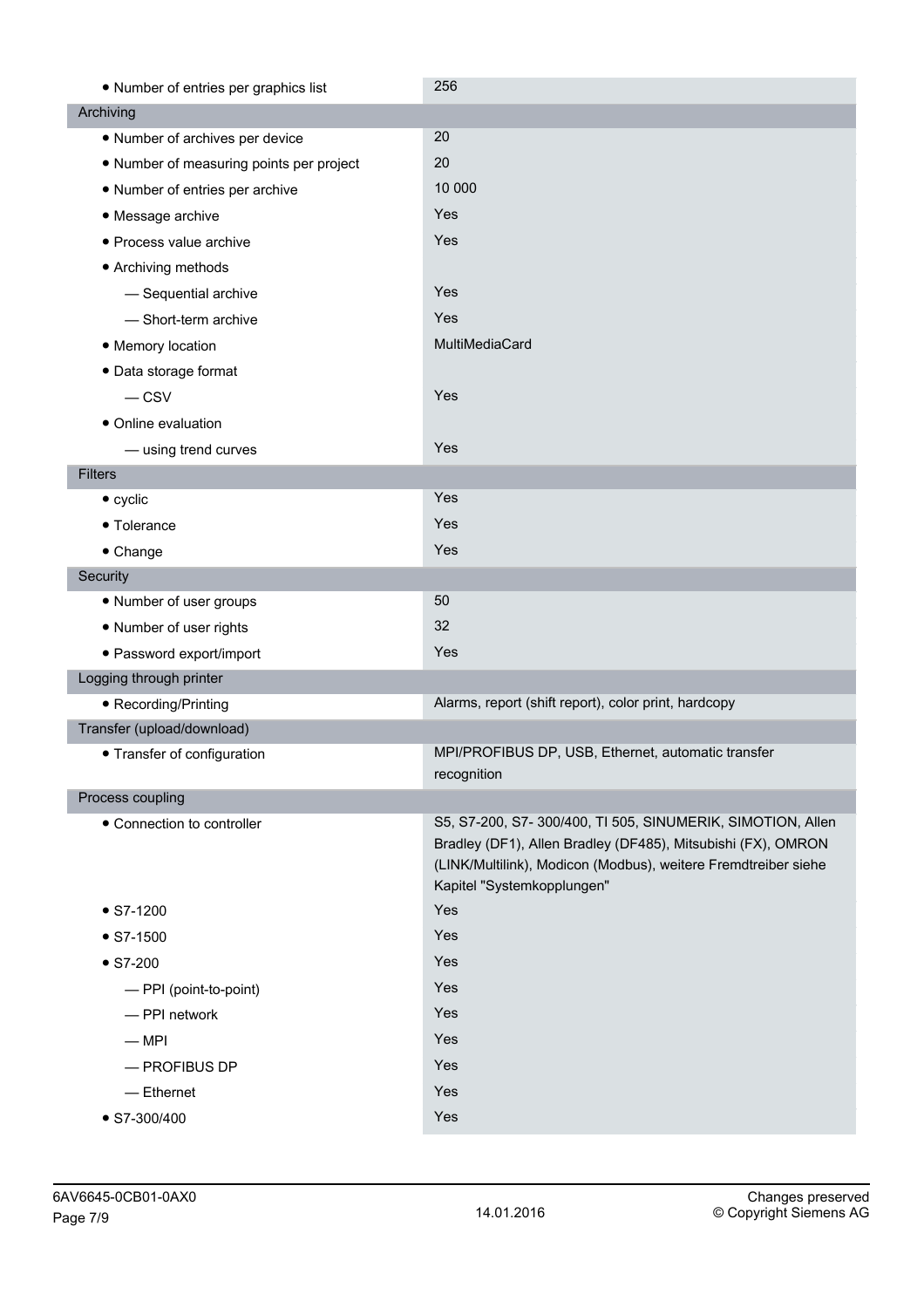| $-MPI$                                                      | Yes                     |
|-------------------------------------------------------------|-------------------------|
| - PROFIBUS DP                                               | Yes                     |
| $-$ PROFINET                                                | Yes                     |
| $\bullet$ S5                                                | Yes                     |
| — serial                                                    | Yes                     |
| - PROFIBUS DP                                               | Yes                     |
| • TI 505                                                    | Yes                     |
| • Allen Bradley (DF1)                                       | Yes                     |
| • Allen Bradley (DF485)                                     | Yes                     |
| · Mitsubishi (FX)                                           | Yes                     |
| · Mitsubishi (MP4)                                          | Yes                     |
| · OMRON (LINK/Multilink)                                    | Yes                     |
| · Modicon (Modbus)                                          | Yes                     |
| • GE-Fanuc (SNP)                                            | Yes                     |
| Functions                                                   |                         |
| • TAB sequence                                              | Yes                     |
| • Calculating functions                                     | Yes                     |
| $\bullet$ Animate                                           | Yes                     |
| Service tools/configuration aids                            |                         |
| • Clean screen                                              | Yes                     |
| • Touch calibration                                         | Yes                     |
| • Backup/Restore manually                                   | Yes                     |
| • Simulation                                                | Yes                     |
| • Device switchover                                         | Yes                     |
| • Delta transfer                                            | Yes                     |
| Peripherals/Options                                         |                         |
| Peripherals                                                 | Printer, barcode reader |
| · SIMATIC HMI MM memory card: Multi Media<br>Card           | Yes                     |
| • SIMATIC HMI SD memory card: Secure Digital<br>memory card | Yes                     |
| • USB memory                                                | Yes                     |
| Additional software components loadable                     | Yes                     |
| Mechanics/material                                          |                         |
| Type of housing (front)                                     | plastic                 |
| <b>Dimensions</b>                                           |                         |
| Enclosure diameter                                          | 290 mm                  |
| Depth of housing                                            | 103 mm                  |
| Weights                                                     |                         |
| Weight (without packaging)                                  | 1.7 kg                  |